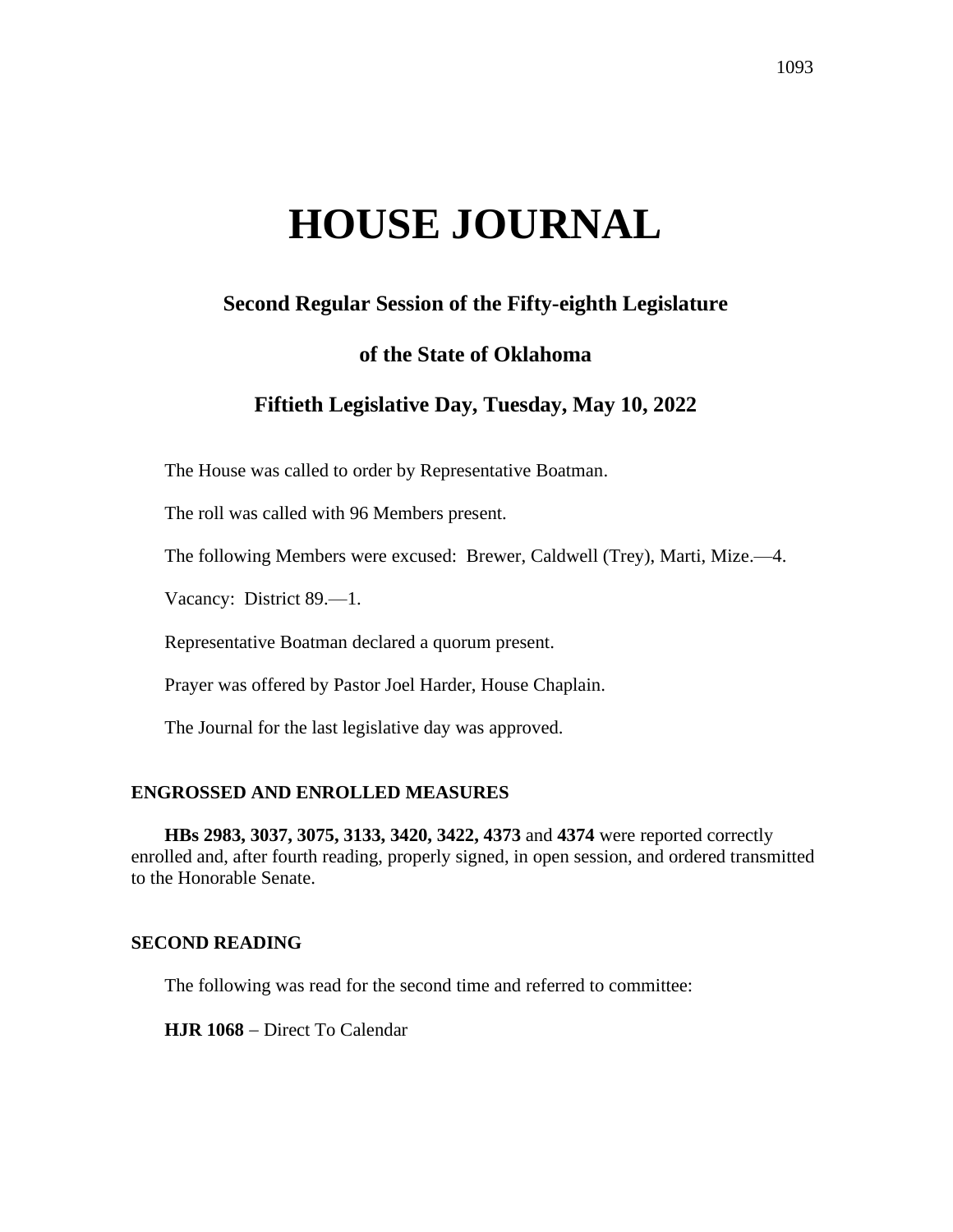# **PENDING CONSIDERATION OF SAs**

**SAs** to **HB 3495** were called up for consideration.

Upon motion of Representative McEntire, the House concurred in the **SAs** to **HB 3495**.

**HB 3495**, as amended by the Honorable Senate, was read at length for the fourth time and the roll was called on the measure and emergency as follows:

Aye: Baker, Bashore, Bell, Bennett, Boatman, Bush, Caldwell (Chad), Conley, Cornwell, Crosswhite Hader, Culver, Dills, Dobrinski, Dollens, Echols, Fetgatter, Ford, Fugate, Gann, Grego, Hardin (David), Hardin (Tommy), Hill, Humphrey, Johns, Kannady, Kendrix, Kerbs, Lepak, Lowe (Dick), May, McBride, McDugle, McEntire, Miller, Moore, Munson, Newton, Nichols, Nollan, O'Donnell, Olsen, Osburn, Pae, Patzkowsky, Pfeiffer, Provenzano, Randleman, Ranson, Roberts (Dustin), Roberts (Eric), Roberts (Sean), Roe, Rosecrants, Sims, Smith, Sneed, Stark, Steagall, Stearman, Sterling, Stinson, Strom, Talley, Vancuren, Virgin, Waldron, Walke, West (Kevin), West (Rick), West (Tammy), Williams, Wolfley, Worthen, Mr. Speaker.--75.

Excused: Blancett, Boles, Brewer, Burns, Caldwell (Trey), Davis, Dempsey, Frix, Goodwin, Hasenbeck, Hilbert, Lawson, Lowe (Jason), Luttrell, Manger, Marti, Martinez, Mize, Phillips, Pittman, Russ, Townley, Turner, Wallace, West (Josh).--25.

Vacancy: District 89.--1.

The measure and emergency passed.

Senate amendments were properly signed, in open session, and the above-numbered measure was referred for enrollment.

# **MESSAGES FROM THE SENATE**

Announcing the passage of **SCR 27**. The measure was introduced and read.

**SCR 27** − By Floyd of the Senate and Pae of the House.

A Concurrent Resolution recognizing May as Asian/Pacific American Heritage Month; recognizing the Asian American and Pacific Islander community in Oklahoma; and celebrating the contributions of Asian Americans and Pacific Islanders to the history of Oklahoma and the United States.

# **Transmitting enrolled measures**

Advising fourth reading of and transmitting for signature Enrolled **SBs 626, 1354, 1369, 1567** and **1571**.

The above-numbered enrolled measures were, after fourth reading, properly signed and ordered returned to the Honorable Senate.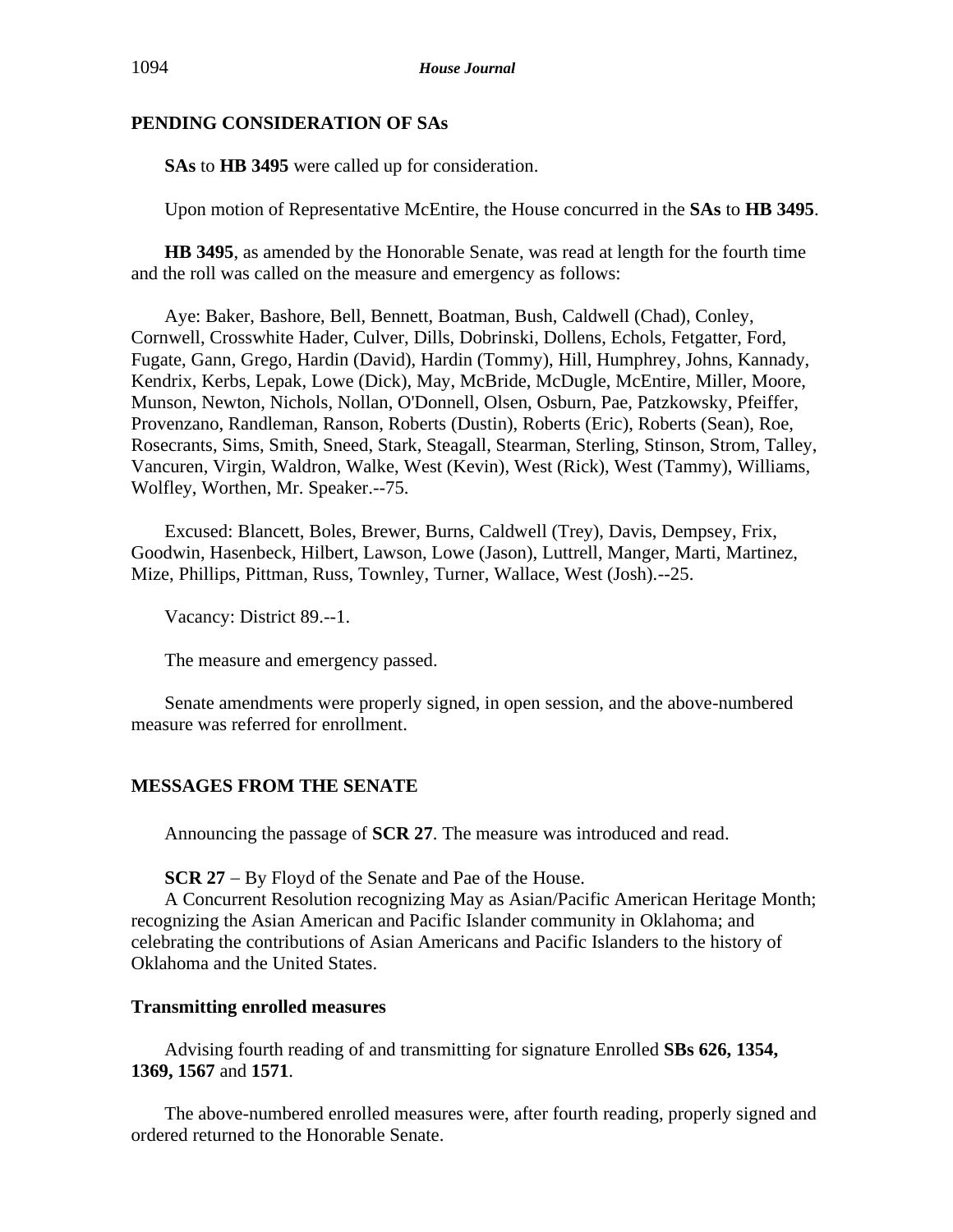## **PENDING CONSIDERATION OF SAs**

**SAs** to **HB 3439** were called up for consideration.

Upon motion of Representative Kerbs, the House concurred in the **SAs** to **HB 3439**.

**HB 3439**, as amended by the Honorable Senate, was read at length for the fourth time and the roll was called on the measure and emergency as follows:

Aye: Baker, Bell, Bennett, Blancett, Boatman, Boles, Burns, Bush, Caldwell (Chad), Conley, Cornwell, Crosswhite Hader, Culver, Davis, Dempsey, Dills, Dobrinski, Dollens, Echols, Fetgatter, Ford, Frix, Fugate, Goodwin, Grego, Hardin (David), Hasenbeck, Hilbert, Hill, Humphrey, Johns, Kannady, Kendrix, Kerbs, Lawson, Lepak, Lowe (Dick), Lowe (Jason), Luttrell, Manger, May, McBride, McDugle, McEntire, Miller, Moore, Munson, Newton, Nichols, Nollan, O'Donnell, Olsen, Osburn, Pae, Patzkowsky, Pfeiffer, Provenzano, Randleman, Ranson, Roberts (Dustin), Roberts (Eric), Roe, Rosecrants, Russ, Sims, Sneed, Stark, Steagall, Sterling, Stinson, Strom, Talley, Turner, Vancuren, Waldron, West (Kevin), West (Tammy), Williams, Wolfley, Worthen, Mr. Speaker.--81.

Nay: Gann, Hardin (Tommy), Stearman, West (Rick).--4.

Excused: Bashore, Brewer, Caldwell (Trey), Marti, Martinez, Mize, Phillips, Pittman, Roberts (Sean), Smith, Townley, Virgin, Walke, Wallace, West (Josh).--15.

Vacancy: District 89.--1.

The measure and emergency passed.

Senate amendments were properly signed, in open session, and the above-numbered measure was referred for enrollment.

#### **PENDING CONSIDERATION OF SAs**

**SAs** to **HB 3053** were called up for consideration.

Coauthored by Representative(s) Hill

Upon motion of Representative Boles, the House concurred in the **SAs** to **HB 3053**.

**HB 3053**, as amended by the Honorable Senate, was read at length for the fourth time and the roll was called on the measure as follows:

Aye: Baker, Bashore, Bell, Bennett, Blancett, Boatman, Boles, Burns, Bush, Caldwell (Chad), Conley, Cornwell, Crosswhite Hader, Culver, Davis, Dempsey, Dills, Dobrinski, Dollens, Echols, Fetgatter, Ford, Frix, Fugate, Gann, Goodwin, Grego, Hardin (David), Hardin (Tommy), Hasenbeck, Hilbert, Hill, Humphrey, Johns, Kannady, Kendrix, Kerbs, Lawson, Lepak, Lowe (Dick), Luttrell, Manger, May, McBride, McDugle, McEntire,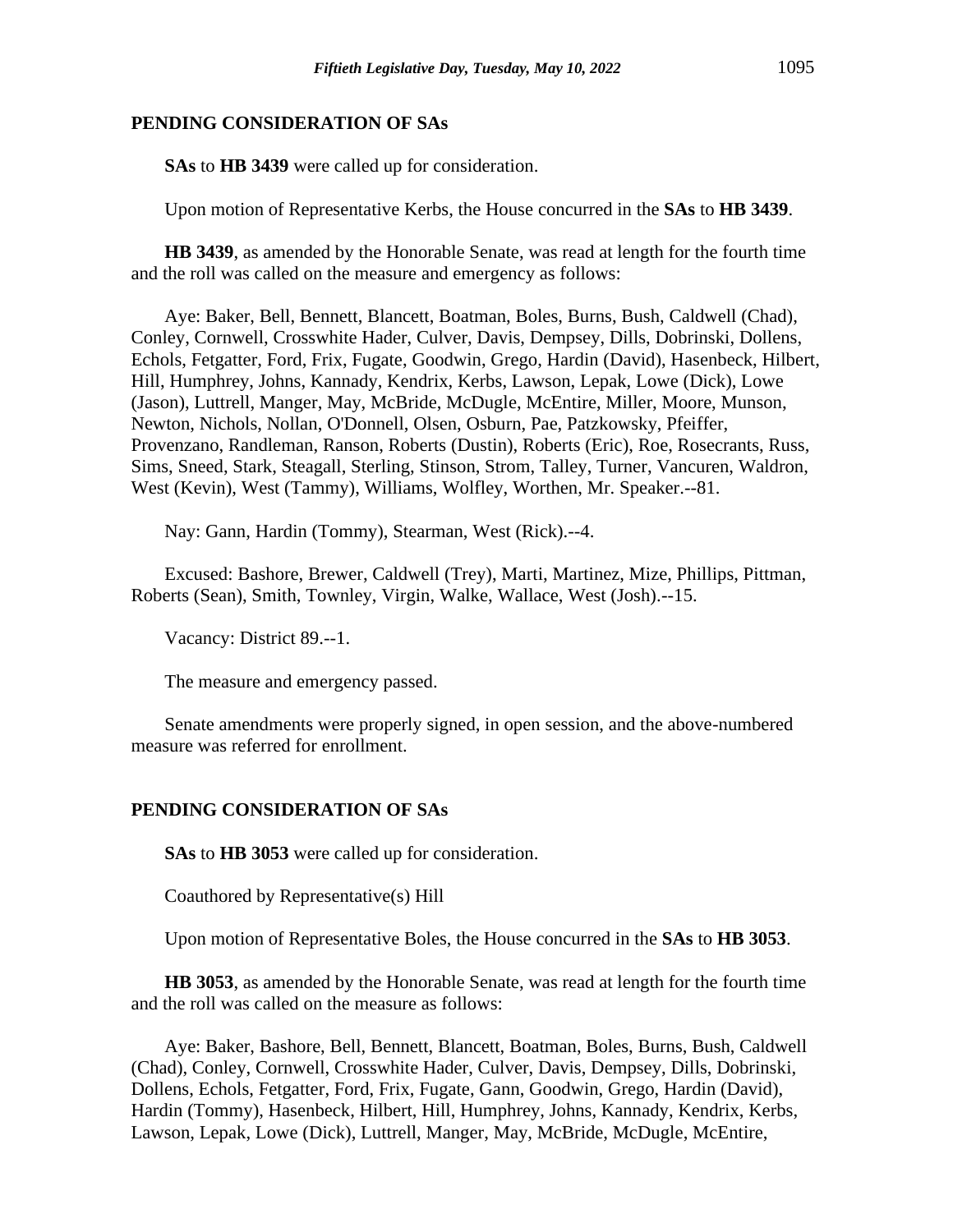Miller, Moore, Munson, Nichols, Nollan, O'Donnell, Olsen, Osburn, Pae, Patzkowsky, Pfeiffer, Provenzano, Randleman, Ranson, Roberts (Dustin), Roberts (Eric), Roberts (Sean), Roe, Rosecrants, Russ, Sims, Smith, Sneed, Stark, Steagall, Stearman, Sterling, Stinson, Strom, Talley, Vancuren, Virgin, Waldron, West (Kevin), West (Rick), West (Tammy), Williams, Wolfley, Worthen, Mr. Speaker.--86.

Nay: Lowe (Jason).--1.

Excused: Brewer, Caldwell (Trey), Marti, Martinez, Mize, Newton, Phillips, Pittman, Townley, Turner, Walke, Wallace, West (Josh).--13.

Vacancy: District 89.--1.

The measure passed.

Senate amendments were properly signed, in open session, and the above-numbered measure was referred for enrollment.

# **PENDING CONSIDERATION OF SAs**

**SAs** to **HB 4369** were called up for consideration.

Coauthored by Representative(s) Waldron

Upon motion of Representative Hill, the House concurred in the **SAs** to **HB 4369**.

**HB 4369**, as amended by the Honorable Senate, was read at length for the fourth time and the roll was called on the measure as follows:

Aye: Baker, Bashore, Bell, Bennett, Blancett, Boatman, Boles, Burns, Bush, Caldwell (Chad), Cornwell, Crosswhite Hader, Culver, Davis, Dempsey, Dills, Dobrinski, Dollens, Echols, Fetgatter, Frix, Fugate, Goodwin, Grego, Hardin (David), Hasenbeck, Hilbert, Hill, Humphrey, Johns, Kannady, Kendrix, Kerbs, Lawson, Lepak, Lowe (Jason), Luttrell, Manger, May, McBride, McDugle, Miller, Moore, Munson, Newton, Nichols, Nollan, O'Donnell, Osburn, Pae, Patzkowsky, Provenzano, Randleman, Ranson, Roberts (Dustin), Roberts (Eric), Roberts (Sean), Roe, Rosecrants, Russ, Sims, Smith, Sneed, Stark, Steagall, Sterling, Stinson, Strom, Talley, Turner, Vancuren, Waldron, West (Kevin), West (Tammy), Williams, Wolfley, Mr. Speaker.--77.

Nay: Ford, Gann, Hardin (Tommy), Olsen, Pfeiffer, Stearman, West (Rick), Worthen.--8.

Excused: Brewer, Caldwell (Trey), Conley, Lowe (Dick), Marti, Martinez, McEntire, Mize, Phillips, Pittman, Townley, Virgin, Walke, Wallace, West (Josh).--15.

Vacancy: District 89.--1.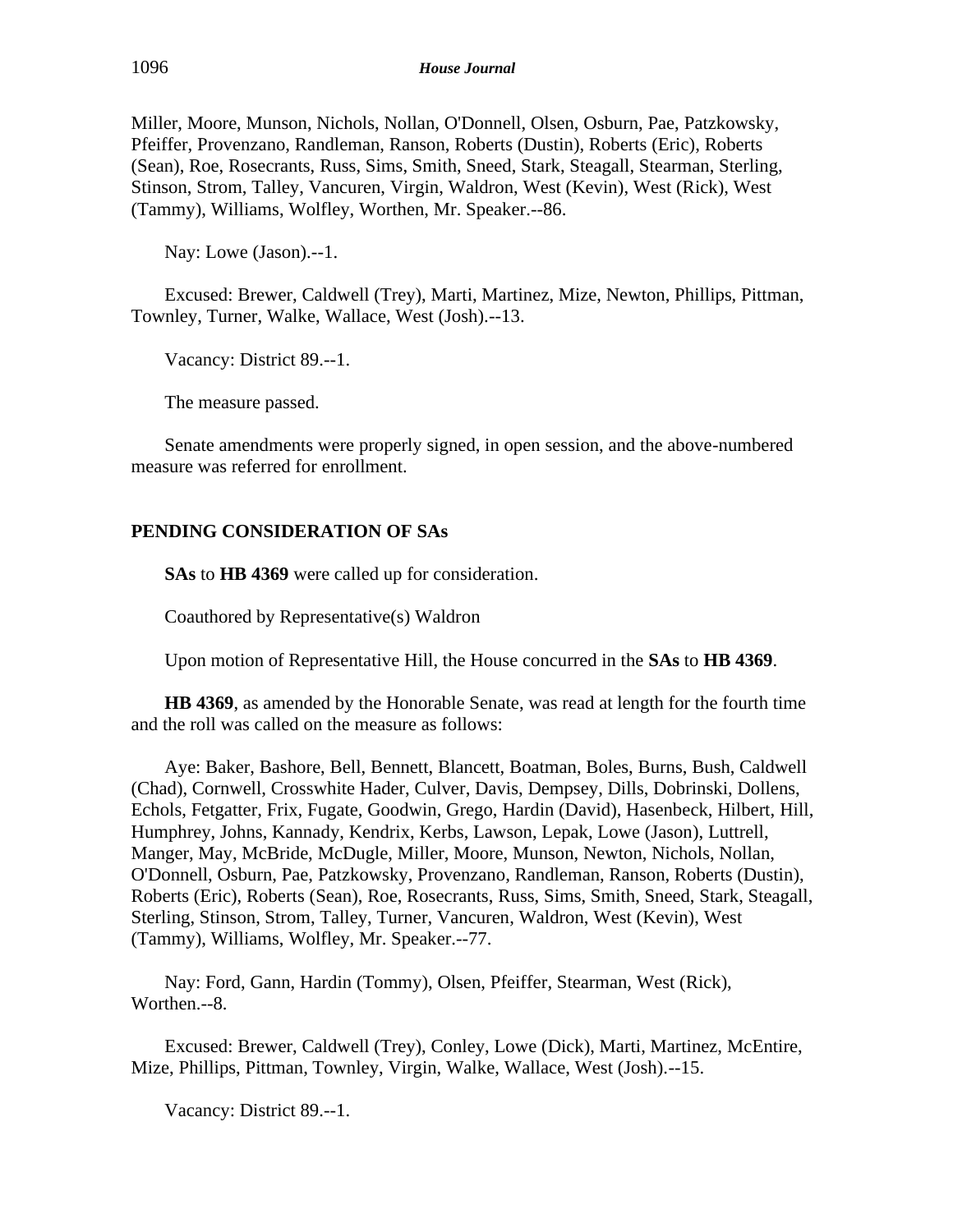The measure passed.

Senate amendments were properly signed, in open session, and the above-numbered measure was referred for enrollment.

## **PENDING CONSIDERATION OF SAs**

**SAs** to **HB 3073** were called up for consideration.

Coauthored by Representative(s) Waldron

Upon motion of Representative Talley, the House concurred in the **SAs** to **HB 3073**.

**HB 3073**, as amended by the Honorable Senate, was read at length for the fourth time and the roll was called on the measure as follows:

Aye: Baker, Bashore, Bell, Bennett, Blancett, Boatman, Burns, Bush, Caldwell (Chad), Cornwell, Culver, Dempsey, Dobrinski, Dollens, Echols, Fetgatter, Frix, Fugate, Goodwin, Hasenbeck, Hilbert, Hill, Humphrey, Johns, Kannady, Kerbs, Lawson, Lepak, Lowe (Dick), Lowe (Jason), Luttrell, May, McBride, McEntire, Miller, Moore, Munson, Nichols, Nollan, Osburn, Pae, Pfeiffer, Provenzano, Randleman, Ranson, Roberts (Eric), Roberts (Sean), Roe, Rosecrants, Russ, Smith, Stearman, Sterling, Stinson, Strom, Talley, Waldron, West (Tammy), Williams, Mr. Speaker.--60.

Nay: Boles, Conley, Crosswhite Hader, Davis, Dills, Ford, Gann, Grego, Hardin (David), Hardin (Tommy), Kendrix, Manger, McDugle, Newton, O'Donnell, Olsen, Patzkowsky, Roberts (Dustin), Sims, Stark, Steagall, Vancuren, West (Kevin), West (Rick), Wolfley, Worthen.--26.

Excused: Brewer, Caldwell (Trey), Marti, Martinez, Mize, Phillips, Pittman, Sneed, Townley, Turner, Virgin, Walke, Wallace, West (Josh).--14.

Vacancy: District 89.--1.

The measure passed.

The roll was called on the emergency and resulted as follows:

Aye: Baker, Bashore, Bell, Bennett, Blancett, Boatman, Burns, Bush, Caldwell (Chad), Cornwell, Culver, Davis, Dills, Dollens, Echols, Frix, Fugate, Goodwin, Hasenbeck, Hilbert, Hill, Johns, Kannady, Kerbs, Lawson, Lepak, Lowe (Dick), Lowe (Jason), Luttrell, May, McDugle, Miller, Moore, Munson, Nichols, Osburn, Pae, Pfeiffer, Provenzano, Randleman, Ranson, Roberts (Eric), Roe, Rosecrants, Russ, Sims, Smith, Sterling, Stinson, Strom, Talley, Vancuren, Waldron, West (Tammy), Worthen, Mr. Speaker.--56.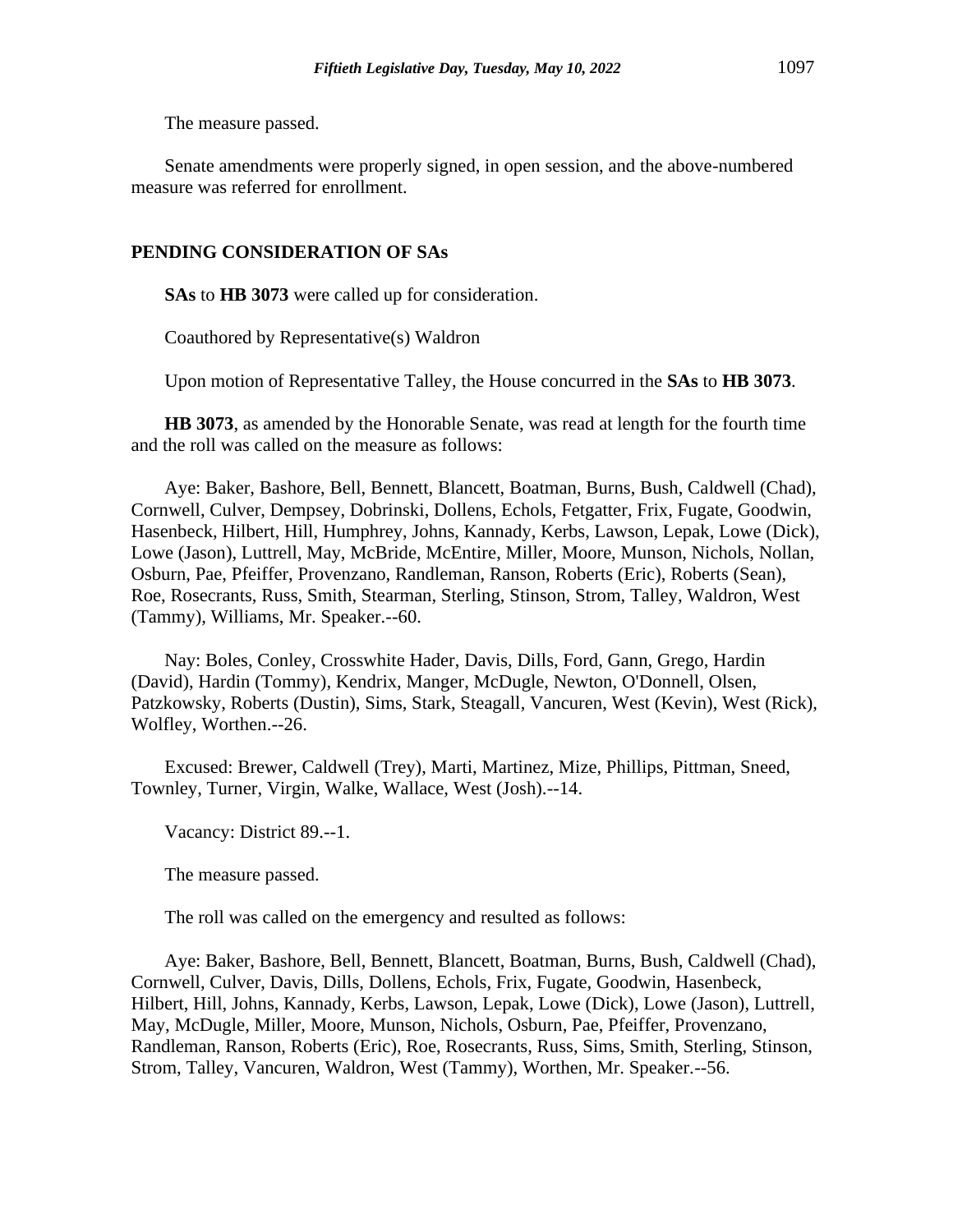Nay: Crosswhite Hader, Ford, Gann, Grego, Hardin (David), Hardin (Tommy), Kendrix, Manger, McBride, O'Donnell, Olsen, Patzkowsky, Sneed, Steagall, Stearman, Turner, West (Kevin), West (Rick), Wolfley.--19.

Excused: Boles, Brewer, Caldwell (Trey), Conley, Dempsey, Dobrinski, Fetgatter, Humphrey, Marti, Martinez, McEntire, Mize, Newton, Nollan, Phillips, Pittman, Roberts (Dustin), Roberts (Sean), Stark, Townley, Virgin, Walke, Wallace, West (Josh), Williams.--25.

Vacancy: District 89.--1.

The emergency failed.

Senate amendments were properly signed, in open session, and the above-numbered measure was referred for enrollment.

# **PENDING CONSIDERATION OF SAs**

**SAs** to **HB 3315** were called up for consideration.

Upon motion of Representative Roe, the House concurred in the **SAs** to **HB 3315**.

**HB 3315**, as amended by the Honorable Senate, was read at length for the fourth time and the roll was called on the measure as follows:

Aye: Bashore, Bell, Bennett, Blancett, Boatman, Burns, Bush, Caldwell (Chad), Conley, Cornwell, Culver, Dempsey, Dobrinski, Dollens, Echols, Fetgatter, Fugate, Goodwin, Hasenbeck, Hilbert, Hill, Johns, Kannady, Lawson, Lowe (Dick), Lowe (Jason), Luttrell, Manger, May, Miller, Moore, Munson, Nichols, Nollan, Osburn, Pae, Provenzano, Ranson, Roberts (Dustin), Roberts (Eric), Roe, Rosecrants, Russ, Stark, Sterling, Stinson, Strom, Turner, Waldron, West (Tammy), Williams, Mr. Speaker.--52.

Nay: Baker, Boles, Crosswhite Hader, Davis, Dills, Ford, Gann, Grego, Hardin (David), Hardin (Tommy), Humphrey, Kendrix, Kerbs, Lepak, McBride, McDugle, Newton, O'Donnell, Olsen, Patzkowsky, Randleman, Sims, Smith, Sneed, Steagall, Stearman, Vancuren, West (Kevin), West (Rick), Wolfley, Worthen.--31.

Excused: Brewer, Caldwell (Trey), Frix, Marti, Martinez, McEntire, Mize, Pfeiffer, Phillips, Pittman, Roberts (Sean), Talley, Townley, Virgin, Walke, Wallace, West (Josh).--17.

Vacancy: District 89.--1.

The measure passed.

Senate amendments were properly signed, in open session, and the above-numbered measure was referred for enrollment.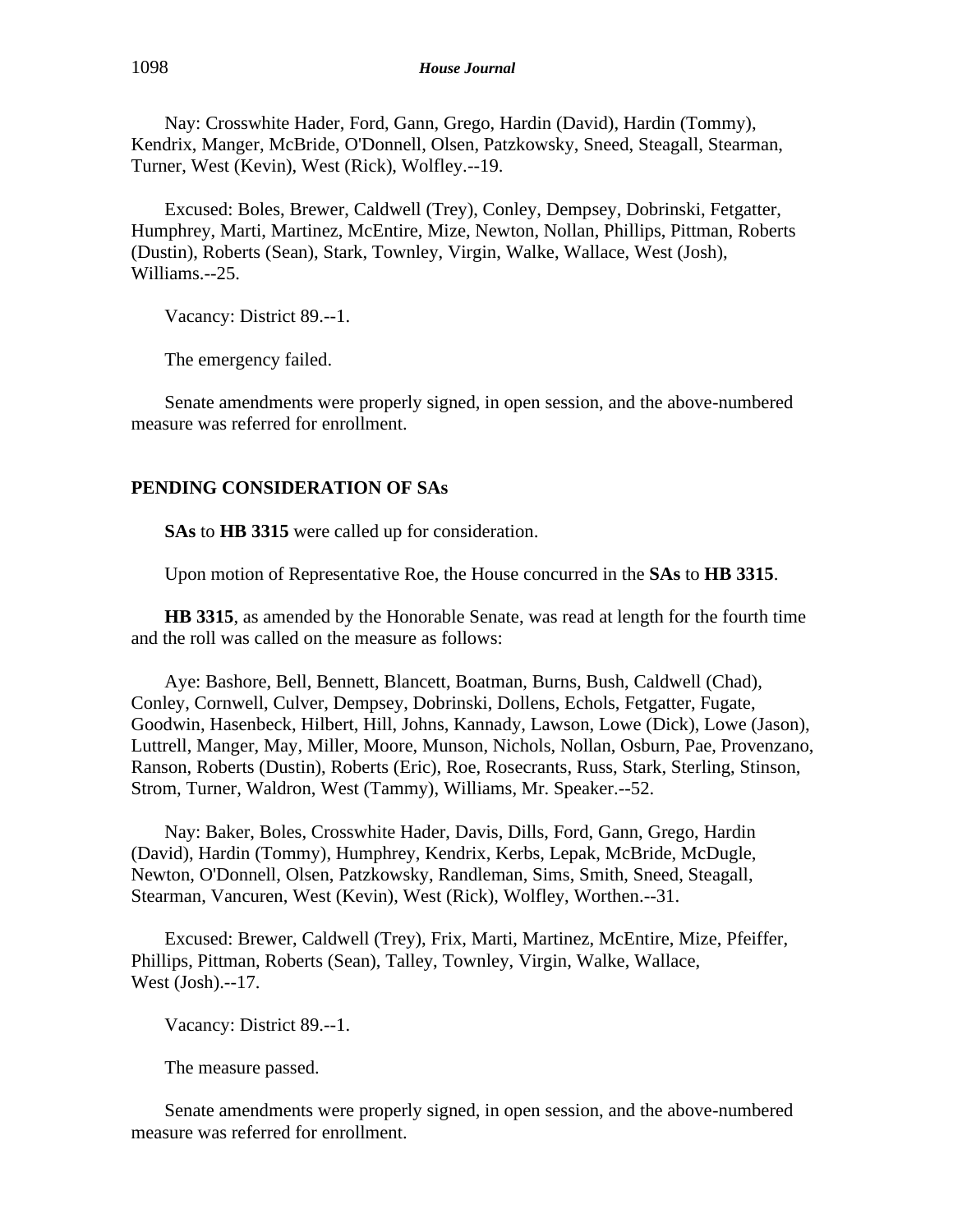## **RESOLUTION FOR CONSIDERATION**

**HR 1068** was called up for consideration.

Coauthored by Representative(s) Stark

Upon motion of Representative Roe, **HR 1068** was considered and adopted.

**HR 1068** was referred for enrollment.

# **PENDING CONSIDERATION OF SAs**

**SAs** to **HB 3319** were called up for consideration.

Upon motion of Representative Miller, the House concurred in the **SAs** to **HB 3319**.

**HB 3319**, as amended by the Honorable Senate, was read at length for the fourth time and the roll was called on the measure and emergency as follows:

Aye: Baker, Bashore, Bell, Bennett, Boatman, Boles, Burns, Bush, Caldwell (Chad), Conley, Cornwell, Crosswhite Hader, Culver, Davis, Dempsey, Dills, Dobrinski, Dollens, Echols, Ford, Frix, Fugate, Gann, Goodwin, Grego, Hardin (David), Hasenbeck, Hilbert, Hill, Humphrey, Johns, Kannady, Kendrix, Kerbs, Lepak, Lowe (Dick), Lowe (Jason), Luttrell, Manger, May, McDugle, McEntire, Miller, Moore, Munson, Newton, Nollan, O'Donnell, Olsen, Osburn, Pae, Patzkowsky, Pfeiffer, Provenzano, Randleman, Ranson, Roberts (Dustin), Roberts (Eric), Roe, Rosecrants, Russ, Sims, Smith, Sneed, Stark, Steagall, Sterling, Stinson, Strom, Talley, Turner, Vancuren, Waldron, West (Kevin), West (Rick), West (Tammy), Williams, Wolfley, Worthen, Mr. Speaker.--80.

Nay: Hardin (Tommy), Stearman.--2.

Excused: Blancett, Brewer, Caldwell (Trey), Fetgatter, Lawson, Marti, Martinez, McBride, Mize, Nichols, Phillips, Pittman, Roberts (Sean), Townley, Virgin, Walke, Wallace, West (Josh).--18.

Vacancy: District 89.--1.

The measure and emergency passed.

Senate amendments were properly signed, in open session, and the above-numbered measure was referred for enrollment.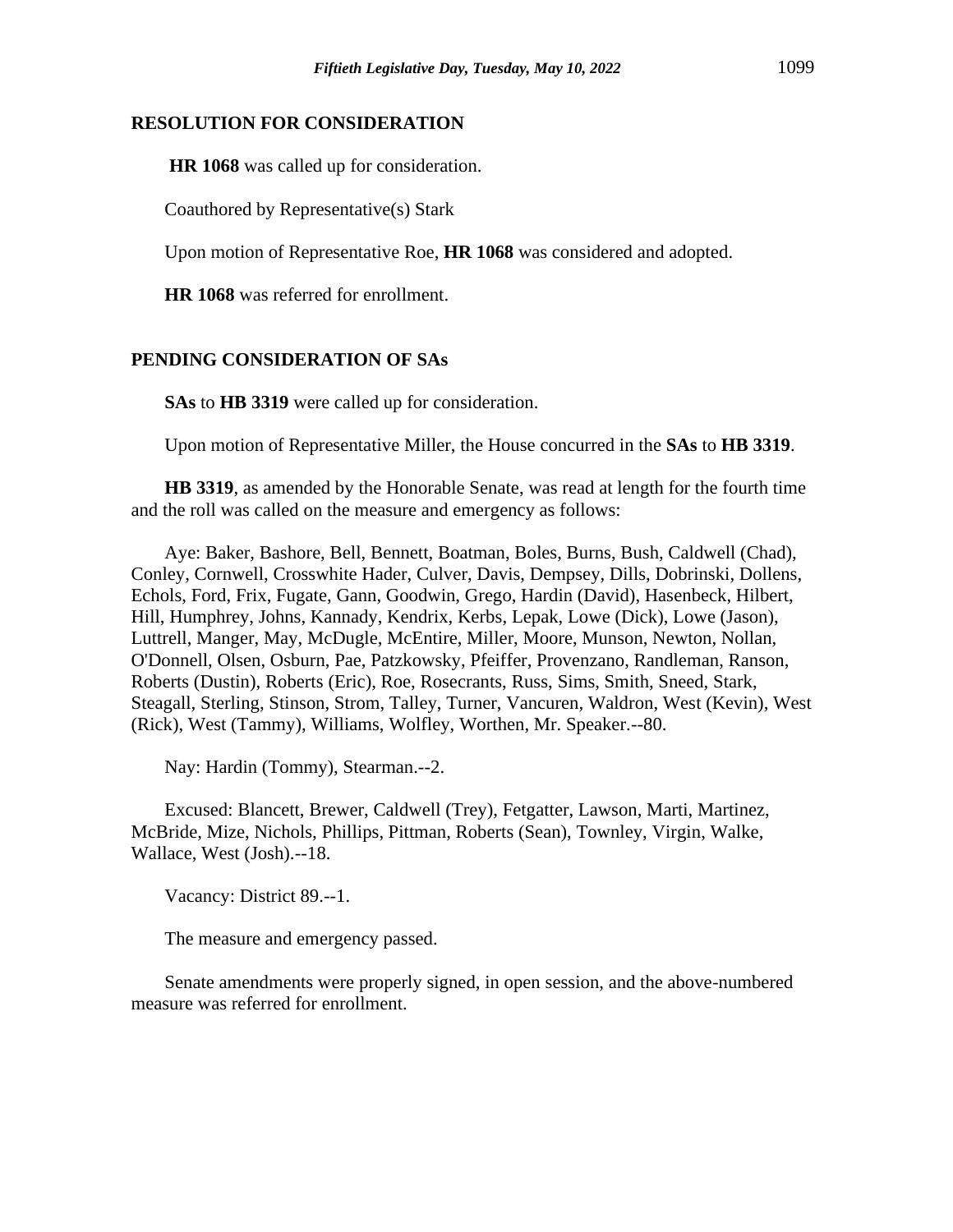## **PENDING CONSIDERATION OF SAs**

**SAs** to **HB 3560** were called up for consideration.

Upon motion of Representative Roe, the House concurred in the **SAs** to **HB 3560**.

**HB 3560**, as amended by the Honorable Senate, was read at length for the fourth time and the roll was called on the measure as follows:

Aye: Baker, Bashore, Bell, Bennett, Blancett, Boatman, Boles, Burns, Bush, Caldwell (Chad), Conley, Cornwell, Crosswhite Hader, Culver, Davis, Dempsey, Dills, Dobrinski, Dollens, Echols, Ford, Frix, Fugate, Gann, Goodwin, Grego, Hardin (David), Hardin (Tommy), Hasenbeck, Hilbert, Hill, Humphrey, Johns, Kannady, Kendrix, Kerbs, Lepak, Lowe (Dick), Lowe (Jason), Luttrell, Manger, Martinez, May, McDugle, Miller, Moore, Munson, Newton, Nollan, O'Donnell, Olsen, Pae, Patzkowsky, Pfeiffer, Provenzano, Randleman, Ranson, Roberts (Dustin), Roberts (Eric), Roe, Rosecrants, Russ, Sims, Smith, Sneed, Stark, Steagall, Stearman, Sterling, Stinson, Strom, Talley, Turner, Vancuren, Waldron, West (Kevin), West (Rick), West (Tammy), Williams, Wolfley, Worthen, Mr. Speaker.--82.

Excused: Brewer, Caldwell (Trey), Fetgatter, Lawson, Marti, McBride, McEntire, Mize, Nichols, Osburn, Phillips, Pittman, Roberts (Sean), Townley, Virgin, Walke, Wallace, West (Josh).--18.

Vacancy: District 89.--1.

The measure passed.

Senate amendments were properly signed, in open session, and the above-numbered measure was referred for enrollment.

# **PENDING CONSIDERATION OF SAs**

**SAs** to **HB 3321** were called up for consideration.

Upon motion of Representative Miller, the House concurred in the **SAs** to **HB 3321**.

**HB 3321**, as amended by the Honorable Senate, was read at length for the fourth time and the roll was called on the measure as follows:

Aye: Baker, Bashore, Boatman, Boles, Burns, Caldwell (Chad), Conley, Cornwell, Culver, Davis, Dempsey, Dills, Dobrinski, Echols, Ford, Frix, Grego, Hardin (David), Hasenbeck, Hilbert, Hill, Johns, Kannady, Kendrix, Kerbs, Lowe (Dick), Luttrell, Manger, Martinez, May, McBride, McDugle, Miller, Moore, Newton, Nollan, Olsen, Osburn, Pae, Patzkowsky, Pfeiffer, Randleman, Roberts (Dustin), Roberts (Eric), Roe, Sims, Smith, Sneed, Stark, Steagall, Sterling, Stinson, Strom, Talley, West (Kevin), West (Rick), West (Tammy), Wolfley, Worthen, Mr. Speaker.--60.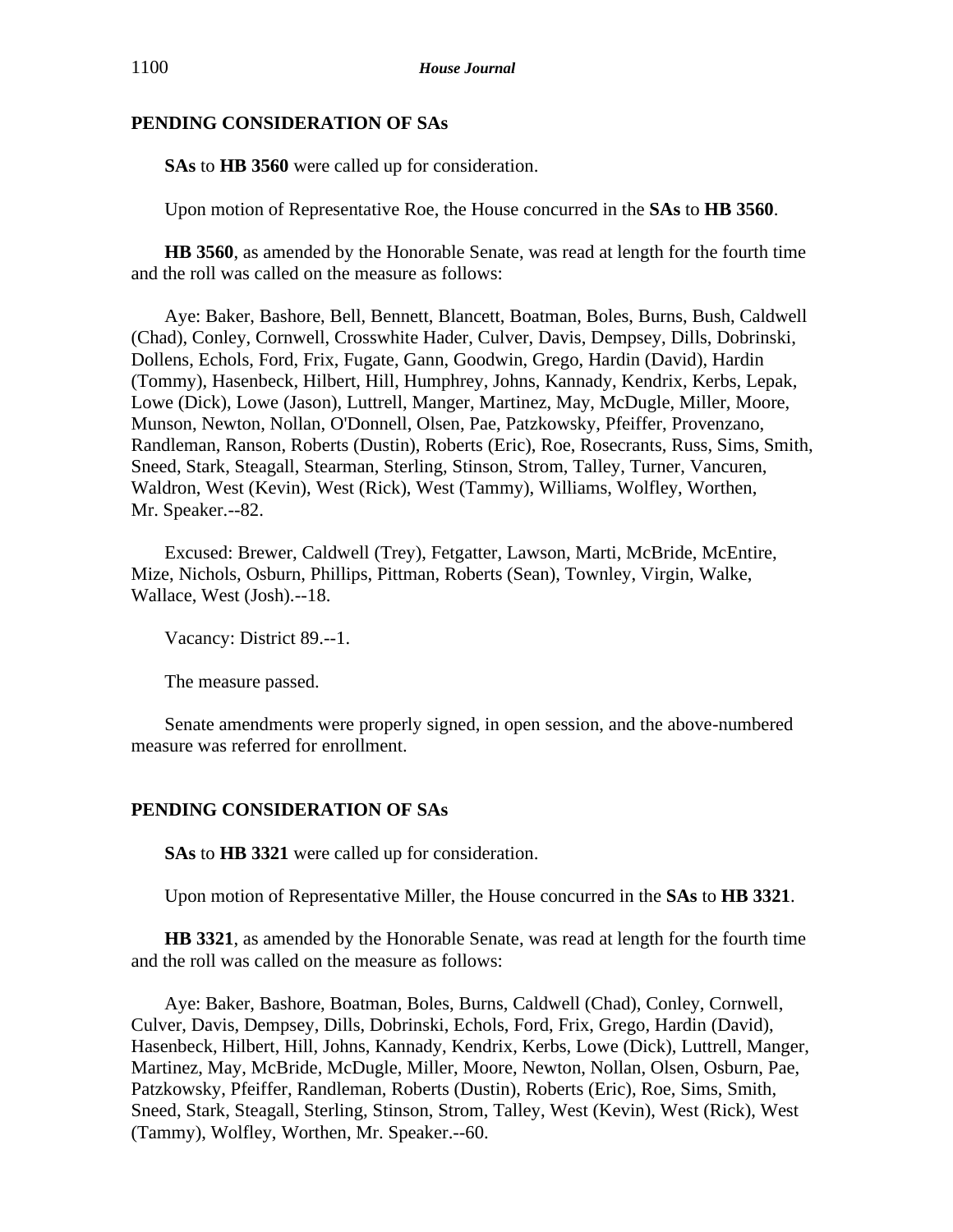Nay: Bell, Bennett, Blancett, Bush, Crosswhite Hader, Dollens, Fugate, Gann, Goodwin, Hardin (Tommy), Humphrey, Lepak, Lowe (Jason), Munson, O'Donnell, Provenzano, Ranson, Rosecrants, Stearman, Turner, Vancuren, Waldron, Williams.--23.

Excused: Brewer, Caldwell (Trey), Fetgatter, Lawson, Marti, McEntire, Mize, Nichols, Phillips, Pittman, Roberts (Sean), Russ, Townley, Virgin, Walke, Wallace, West (Josh).--17.

Vacancy: District 89.--1.

The measure passed.

The roll was called on the emergency and resulted as follows:

Aye: Baker, Bashore, Boatman, Boles, Burns, Bush, Caldwell (Chad), Cornwell, Culver, Davis, Dempsey, Dills, Dobrinski, Echols, Ford, Frix, Grego, Hasenbeck, Hilbert, Hill, Johns, Kannady, Kendrix, Kerbs, Lowe (Dick), Luttrell, Manger, May, McBride, McDugle, Miller, Moore, Newton, Nollan, Olsen, Osburn, Pae, Patzkowsky, Pfeiffer, Randleman, Roberts (Dustin), Roberts (Eric), Roe, Sims, Smith, Sneed, Stark, Steagall, Sterling, Stinson, Strom, Talley, Vancuren, West (Kevin), West (Tammy), Wolfley, Worthen, Mr. Speaker.--58.

Nay: Bell, Bennett, Conley, Crosswhite Hader, Dollens, Gann, Goodwin, Hardin (Tommy), Lepak, Lowe (Jason), Munson, Provenzano, Ranson, Rosecrants, Russ, Stearman, Turner, Waldron, West (Rick), Williams.--20.

Excused: Blancett, Brewer, Caldwell (Trey), Fetgatter, Fugate, Hardin (David), Humphrey, Lawson, Marti, Martinez, McEntire, Mize, Nichols, O'Donnell, Phillips, Pittman, Roberts (Sean), Townley, Virgin, Walke, Wallace, West (Josh).--22.

Vacancy: District 89.--1.

The emergency failed.

Representative Miller served notice to reconsider the vote whereby the emergency failed on **HB 3321**.

#### **PENDING CONSIDERATION OF SAs**

**SAs** to **HB 4118** were called up for consideration.

Upon motion of Representative Hasenbeck, the House concurred in the **SAs** to **HB 4118**.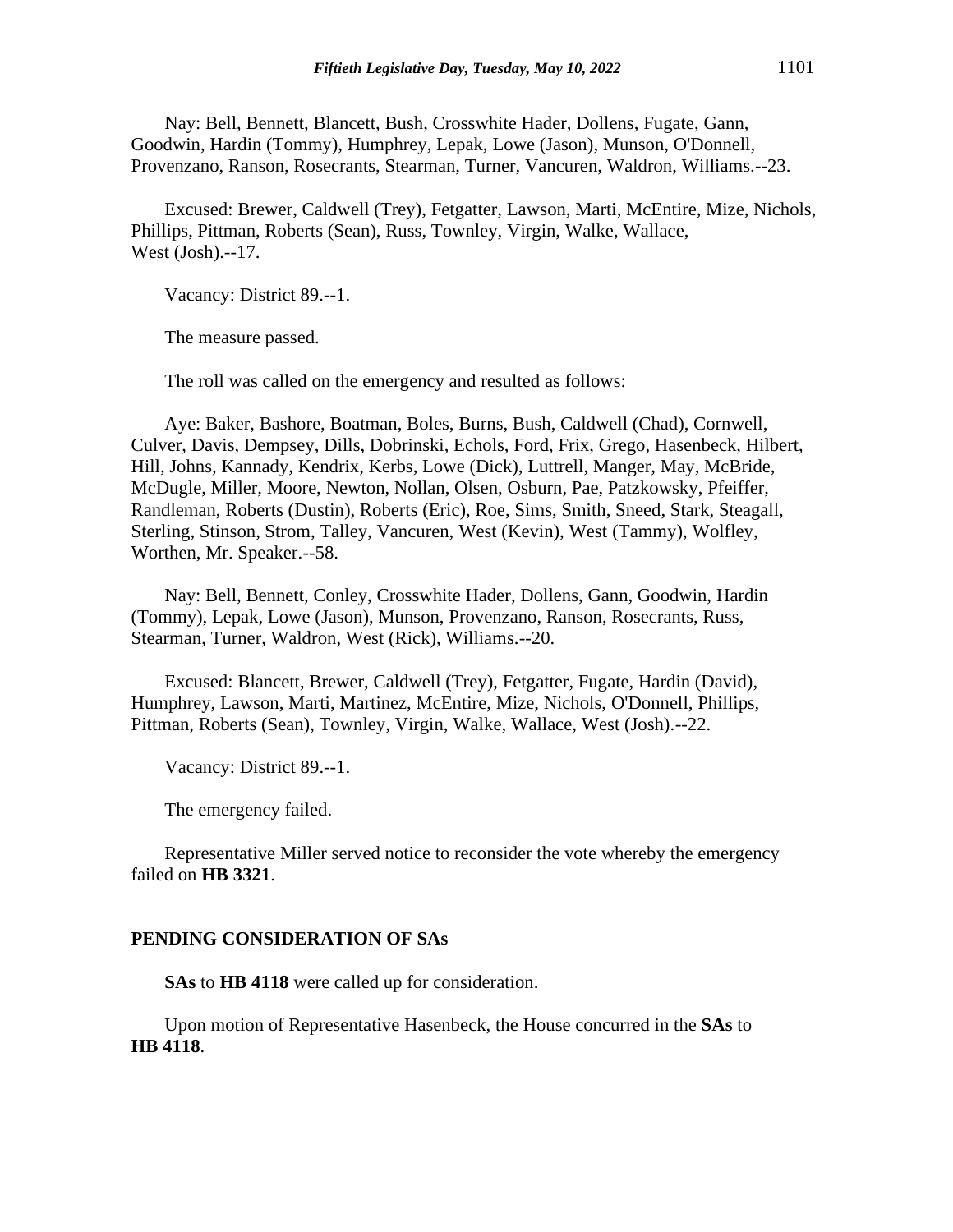**HB 4118**, as amended by the Honorable Senate, was read at length for the fourth time and the roll was called on the measure and emergency as follows:

Aye: Baker, Bashore, Bell, Bennett, Blancett, Boatman, Boles, Burns, Bush, Caldwell (Chad), Conley, Cornwell, Crosswhite Hader, Culver, Davis, Dempsey, Dills, Dobrinski, Dollens, Echols, Ford, Frix, Fugate, Gann, Goodwin, Grego, Hardin (David), Hasenbeck, Hilbert, Hill, Johns, Kannady, Kendrix, Kerbs, Lepak, Lowe (Dick), Lowe (Jason), Luttrell, Manger, Martinez, May, McBride, McDugle, Miller, Moore, Munson, Newton, Nollan, O'Donnell, Olsen, Osburn, Pae, Patzkowsky, Pfeiffer, Provenzano, Ranson, Roberts (Dustin), Roberts (Eric), Roe, Rosecrants, Russ, Sims, Smith, Sneed, Stark, Steagall, Stearman, Sterling, Stinson, Strom, Turner, Vancuren, Waldron, West (Kevin), West (Rick), West (Tammy), Williams, Wolfley, Worthen, Mr. Speaker.--80.

Excused: Brewer, Caldwell (Trey), Fetgatter, Hardin (Tommy), Humphrey, Lawson, Marti, McEntire, Mize, Nichols, Phillips, Pittman, Randleman, Roberts (Sean), Talley, Townley, Virgin, Walke, Wallace, West (Josh).--20.

Vacancy: District 89.--1.

The measure and emergency passed.

Senate amendments were properly signed, in open session, and the above-numbered measure was referred for enrollment.

## **PENDING CONSIDERATION OF SAs**

**SAs** to **HB 2693** were rejected and conference requested upon motion of Representative Williams. The Speaker named GCCA.

## **PENDING CONSIDERATION OF SAs**

**SAs** to **HB 4388** were rejected and conference requested upon motion of Representative Hilbert. The Speaker named GCCA.

## **PENDING CONSIDERATION OF SAs**

**SAs** to **HB 3419** were called up for consideration.

Upon motion of Representative Kerbs, the House concurred in the **SAs** to **HB 3419**.

**HB 3419**, as amended by the Honorable Senate, was read at length for the fourth time and the roll was called on the measure and emergency as follows:

Aye: Baker, Bashore, Bell, Bennett, Blancett, Boatman, Boles, Burns, Bush, Caldwell (Chad), Cornwell, Culver, Davis, Dempsey, Dills, Dobrinski, Dollens, Echols, Ford, Frix,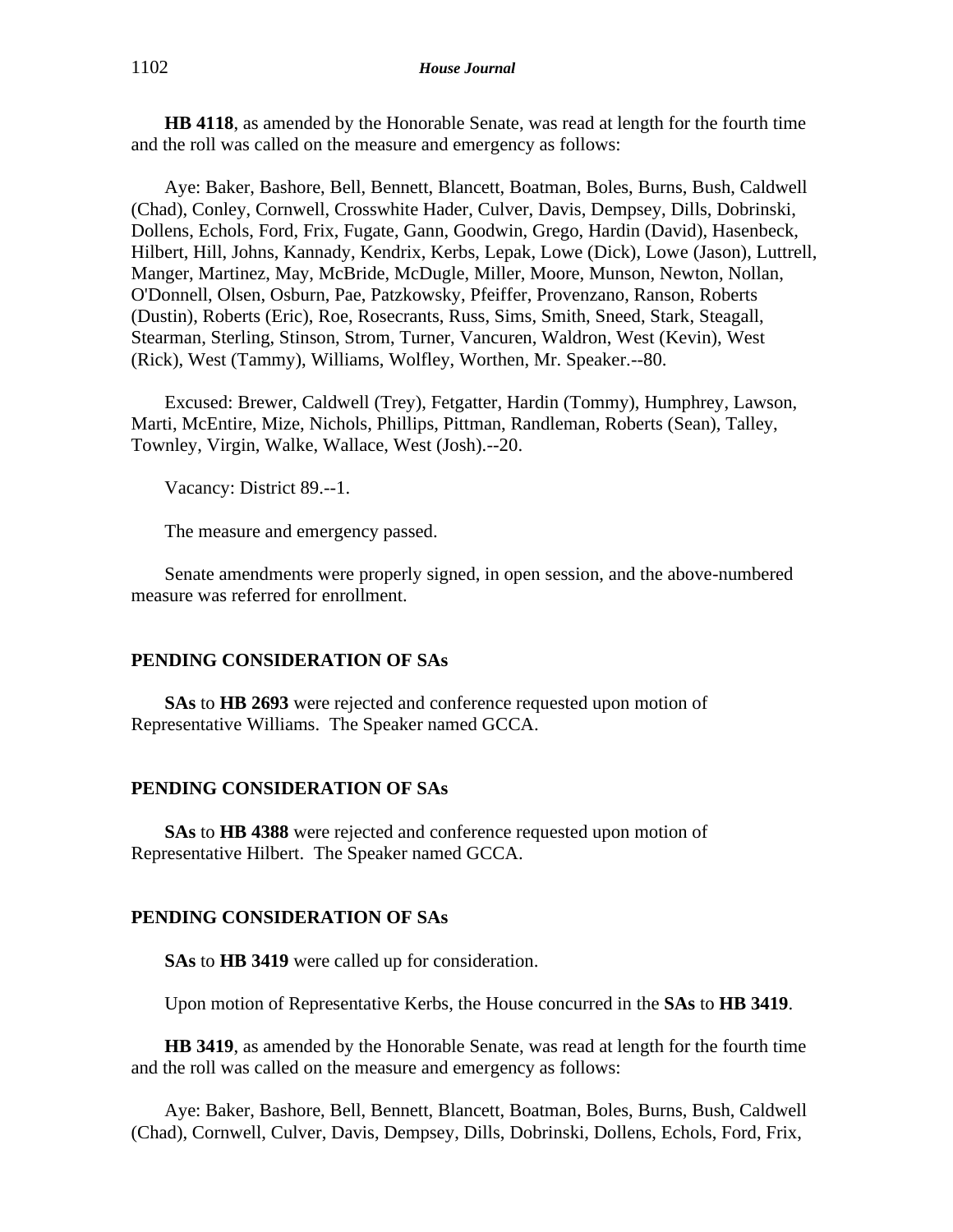Goodwin, Grego, Hardin (David), Hasenbeck, Hilbert, Hill, Humphrey, Johns, Kannady, Kendrix, Kerbs, Lepak, Lowe (Dick), Lowe (Jason), Luttrell, Martinez, May, McDugle, Miller, Moore, Munson, Newton, Nollan, Osburn, Pae, Patzkowsky, Pfeiffer, Provenzano, Randleman, Ranson, Roberts (Dustin), Roberts (Eric), Roe, Rosecrants, Russ, Sims, Sneed, Stark, Steagall, Sterling, Stinson, Strom, Talley, Turner, Vancuren, Waldron, West (Kevin), West (Tammy), Wolfley, Worthen, Mr. Speaker.--71.

Nay: Crosswhite Hader, Fugate, Gann, Hardin (Tommy), Olsen, Smith, Stearman, West (Rick), Williams.--9.

Excused: Brewer, Caldwell (Trey), Conley, Fetgatter, Lawson, Manger, Marti, McBride, McEntire, Mize, Nichols, Phillips, Pittman, Roberts (Sean), Townley, Virgin, Walke, Wallace, West (Josh).--19.

Constitutional Priv: O'Donnell.--1.

Vacancy: District 89.--1.

The measure and emergency passed.

Senate amendments were properly signed, in open session, and the above-numbered measure was referred for enrollment.

#### **PENDING CONSIDERATION OF SAs**

**SAs** to **HB 3421** were called up for consideration.

Upon motion of Representative Kerbs, the House concurred in the **SAs** to **HB 3421**.

**HB 3421**, as amended by the Honorable Senate, was read at length for the fourth time and the roll was called on the measure and emergency as follows:

Aye: Baker, Bashore, Bell, Bennett, Blancett, Boatman, Boles, Burns, Bush, Caldwell (Chad), Conley, Cornwell, Crosswhite Hader, Culver, Davis, Dempsey, Dobrinski, Dollens, Echols, Ford, Frix, Fugate, Goodwin, Grego, Hardin (David), Hasenbeck, Hilbert, Hill, Humphrey, Johns, Kannady, Kendrix, Kerbs, Lepak, Lowe (Dick), Lowe (Jason), Luttrell, Manger, Martinez, May, McBride, McDugle, Miller, Moore, Munson, Newton, Nollan, Olsen, Osburn, Pae, Patzkowsky, Pfeiffer, Provenzano, Randleman, Ranson, Roberts (Dustin), Roberts (Eric), Roe, Rosecrants, Russ, Sims, Smith, Sneed, Stark, Steagall, Sterling, Stinson, Strom, Talley, Turner, Vancuren, Waldron, West (Kevin), West (Tammy), Williams, Wolfley, Worthen, Mr. Speaker.--78.

Nay: Gann, Hardin (Tommy), Stearman, West (Rick).--4.

Excused: Brewer, Caldwell (Trey), Dills, Fetgatter, Lawson, Marti, McEntire, Mize, Nichols, Phillips, Pittman, Roberts (Sean), Townley, Virgin, Walke, Wallace, West (Josh).--17.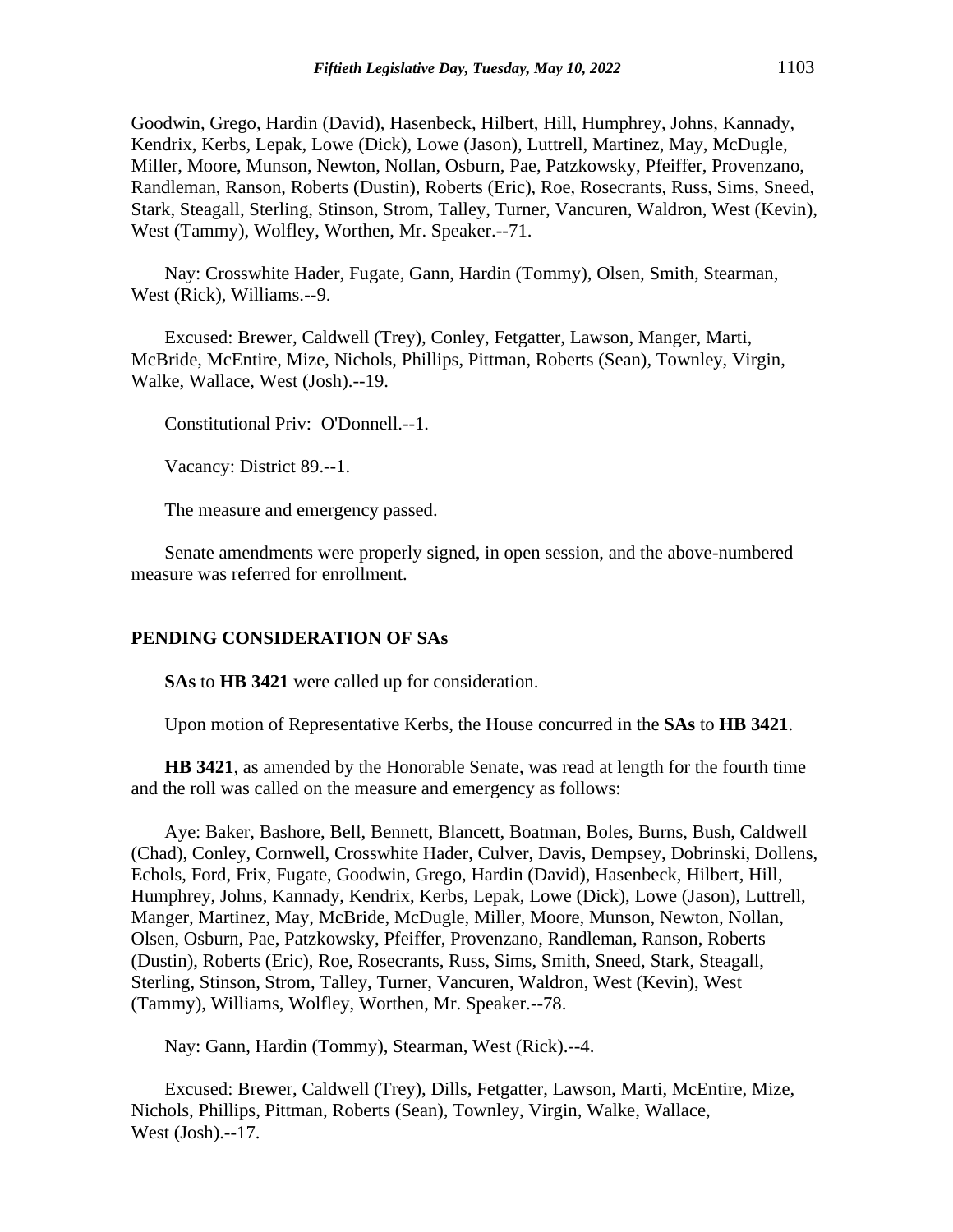Constitutional Priv: O'Donnell.--1.

Vacancy: District 89.--1.

The measure and emergency passed.

Senate amendments were properly signed, in open session, and the above-numbered measure was referred for enrollment.

# **PENDING CONSIDERATION OF SAs**

**SAs** to **HB 3423** were called up for consideration.

Upon motion of Representative Kerbs, the House concurred in the **SAs** to **HB 3423**.

**HB 3423**, as amended by the Honorable Senate, was read at length for the fourth time and the roll was called on the measure and emergency as follows:

Aye: Baker, Bashore, Bell, Bennett, Blancett, Boatman, Boles, Burns, Bush, Caldwell (Chad), Conley, Cornwell, Crosswhite Hader, Culver, Davis, Dempsey, Dobrinski, Dollens, Echols, Ford, Frix, Fugate, Goodwin, Grego, Hardin (David), Hasenbeck, Hilbert, Hill, Humphrey, Johns, Kannady, Kendrix, Kerbs, Lepak, Lowe (Dick), Lowe (Jason), Luttrell, Manger, Martinez, May, McBride, McDugle, Miller, Moore, Munson, Newton, Nollan, Olsen, Osburn, Pae, Patzkowsky, Pfeiffer, Provenzano, Randleman, Ranson, Roberts (Dustin), Roberts (Eric), Roe, Rosecrants, Russ, Sims, Smith, Sneed, Stark, Steagall, Sterling, Stinson, Strom, Talley, Turner, Vancuren, Waldron, West (Kevin), West (Tammy), Williams, Wolfley, Worthen, Mr. Speaker.--78.

Nay: Gann, Hardin (Tommy), Stearman, West (Rick).--4.

Excused: Brewer, Caldwell (Trey), Dills, Fetgatter, Lawson, Marti, McEntire, Mize, Nichols, Phillips, Pittman, Roberts (Sean), Townley, Virgin, Walke, Wallace, West (Josh).--17.

Constitutional Priv: O'Donnell.--1.

Vacancy: District 89.--1.

The measure and emergency passed.

Senate amendments were properly signed, in open session, and the above-numbered measure was referred for enrollment.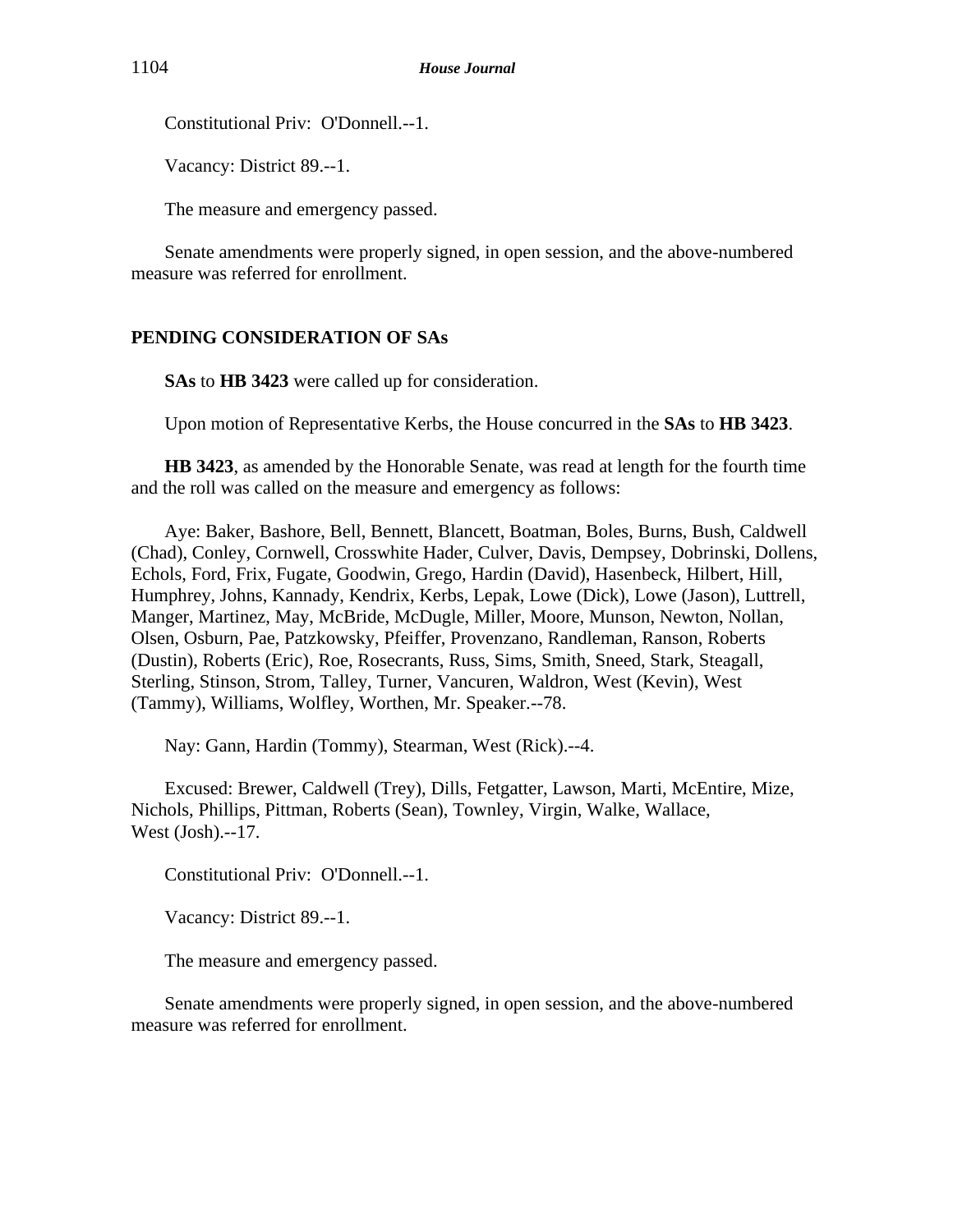## **RESOLUTION FOR CONSIDERATION**

**SCR 27** was called up for consideration.

Upon motion of Representative Pae, **SCR 27** was considered and adopted.

**SCR 27** was properly signed, in open session, by the Presiding Officer and ordered returned to the Honorable Senate.

# **MESSAGES FROM THE SENATE**

Announcing that Enrolled **HBs 2983, 3037, 3075, 3133, 3420, 3422, 4373** and **4374** have been read at length for the fourth time and signed by the Presiding Officer of Senate, in open session.

The above measures were ordered transmitted to the Honorable Governor.

## **Concurrence in HAs**

Announcing the concurrence of Senate in **HAs** to **SBs 537, 1466, 1515, 1548** and **1691** and the passage of said measures, as amended thereby.

#### **Conference requested**

Advising rejection of **HAs** to **SB** and requesting conference thereon, the Senate naming conferees later: **SB 1300**.

## **CONFERENCE GRANTED**

Upon motion of Representative Echols, the House granted the request of the Honorable Senate for conference on the following measures and the Speaker named conferees:

**SB 217** − Conference Committee on Children, Youth and Family Services **SB 418** − Conference Committee on Judiciary - Criminal **SB 615** − Conference Committee on State Powers **SB 1737** − Conference Committee on Alcohol, Tobacco and Controlled Substances

## **CCRs SUBMITTED**

The conference committee reports were read on the following measures:

**HB 2233**, Coauthored by Representative(s) McEntire, Gann **HB 4413**